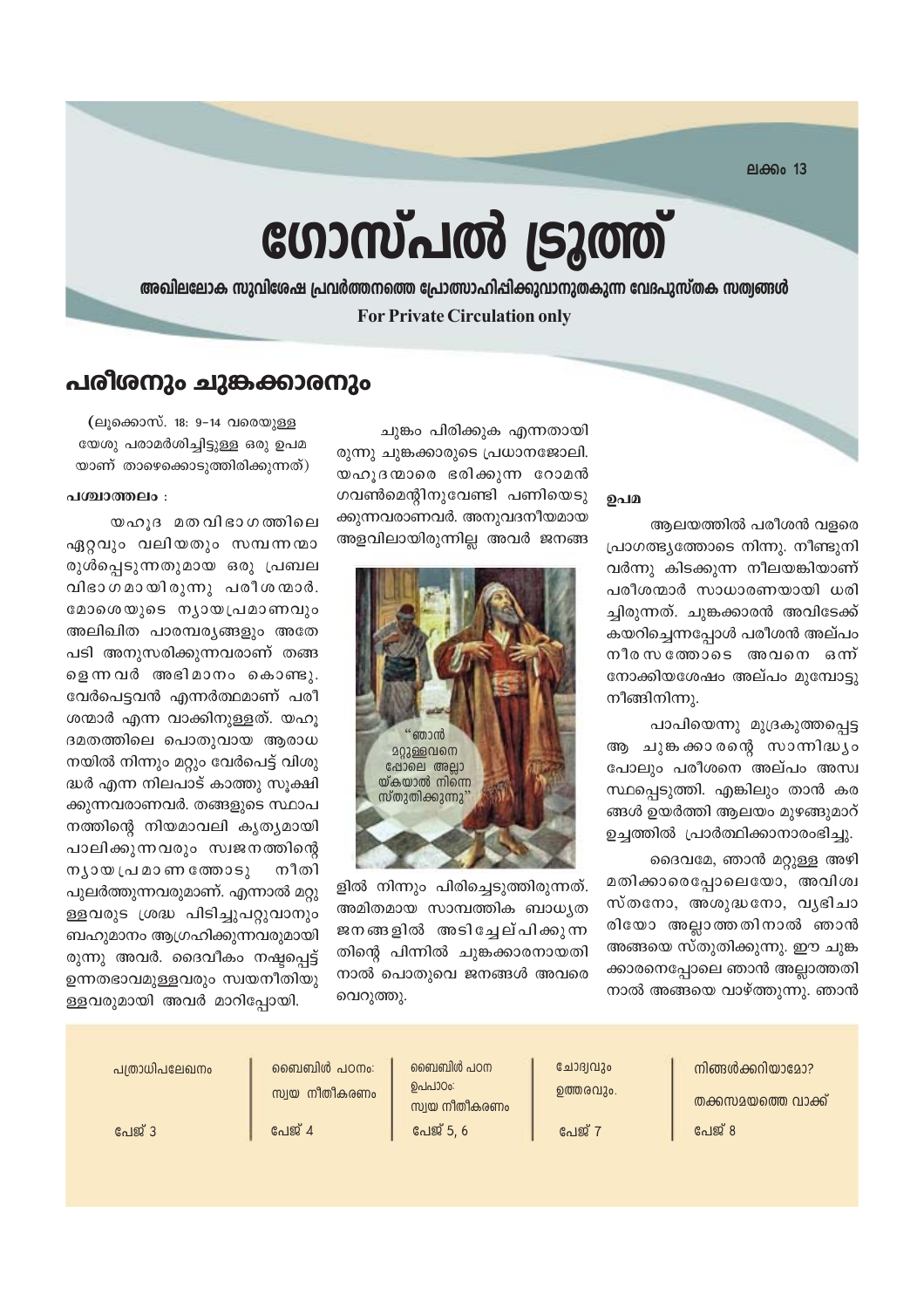## வைவிൾ

 $\sim$ றாறை പഠിപ്പിക്കുന്നു.

ദൈവവചനം 2 തിമൊ. 3: 16-17, 2 പത്രൊ. 1: 20, 21, മത്തായി 24: 35

സ്നേഹബന്ധം മത്തായി 22: 37-40, യോഹ. 14: 21-23, 1 0000 0.4: 7-11

മാനസാന്തരം അപ്പൊ. 3: 19, 17: 30, 2 കൊരി. 7:10

പുതുജനനം യോഹ. 3: 3-7, 2 കൊരി. 5: 17, റോമർ 6: 1-4, എഫെ. 2: 1, 5-6).

പാപത്തിൽ നിന്നും സ്വാതന്ത്ര്യം 1 യോഹ. 5: 18, മത്തായി 1: 21,  $2000000811$ 

പരിശുദ്ധാത്മ നിറവ് അപ്പൊ. 19: 2, 15: 8-9, 1: 8).

വിശുദ്ധി ലൂക്കോ. 1:73-75, എബ്രാ. 12:14, 1 പക്രൊ. 1: 15-16, തീത്തോ. 2: 11, 12, റോമ. 6: 22

ദൈവരാജ്യം ലൂക്കോ. 17: 20-21, റോമ. 14: 17, യോഹ. 18: 36  $m$  $g$ 

അപ്പൊ. 2: 4-7, എഫെ. 4: 4-6, 1 കൊരി. 12: 12,13, കൊലൊ. 1: 18

ഐകൃത യോഹ. 17: 20-23, ഗലാ. 3: 28, വെളി. 18: 2-4

ചട്ടങ്ങൾ മത്താ. 28: 19-20, 26: 26-30, 1 കൊരി. 11: 23-27, യോഹ. 13: 14-17

ദൈവീക രോഗശാന്തി ലൂക്കോ. 4: 18, യെശയ്യ. 53: 4-5, യാക്കോബ് 5: 13-16

വിവാഹശുശ്രൂഷ മത്താ. 19: 5-6, ലൂക്കോ. 16: 18, റോമർ 7: 2-3, 1 കൊരി. 7: 10-11

ബാഹ്യപ്രകടനം 1 തിമൊ. 2: 9-10, 1 കൊരി. 11: 14-15, ആവർത്തനം 22: 5

അന്ത്യകാലം 2 പത്രൊ. 3: 7-12, യോഹ. 5: 28-29, 2 കൊരി. 5: 10, മത്താ. 25: 31-46

സാമാധാനവാദം: ലൂക്കോസ് 6: 27-29, ലൂക്കോസ് 18: 20

അരാധന യോഹ. 4: 23-24, എഫെ. 5: 19, 2 കൊരി. 3: 17

അന്തൃകല്പന മർക്കൊസ് 16: 15

ആഴ്ചയിൽ രണ്ടുതവണ ഉപവസിക്കുന്നു. കിട്ടുന്നതിനെല്ലാം ദശാംശം കൊടുക്കുന്നു.

പരീശന്റെ പ്രാർത്ഥന അങ്ങനെ നീണ്ടുപോയി. പ്രാർത്ഥനയി ലൂടനീളം തന്റെ സവിശേഷഗുണങ്ങളെ എടുത്തുപറഞ്ഞുകൊണ്ടും മറ്റുള്ളവരിൽ നിന്നും താൻ വ്യത്യസ്തൻ എന്ന് വരുത്തി തീർക്കുക യായിരുന്നു. അല്പം അകലെ ഒരു മൂലയിൽ ചുങ്കക്കാരൻ അധോമു ഖനായി നിന്നുകൊണ്ട് ദുഃഖത്തോടെ പാപഭാരത്തോടെ കരഞ്ഞു പ്രാർത്ഥിക്കുകയായിരുന്നു. ദുഃഖം കടിച്ചമർത്തുമ്പോൾ സാധാരണ യായി അവർ മാറത്തടിക്കുക പതിവാണ്. അങ്ങനെ അവൻ ദൈവ സന്നിധിയിൽ ഹൃദയപൂർവ്വം പ്രാർത്ഥിച്ചു. "ദൈവമേ, പാപിയായ എന്നോട് കരുണ തോന്നേണമേ".

പാഠം

ഈ ഉപമയിലൂടെ യേശു വ്യക്തമാക്കിയ ആത്മീയ പാഠം എന്തെന്നാൽ പ്രാർത്ഥനയിലും തന്നെത്തന്നെ ഉയർത്തിയ സ്വയനീ തീകരണം നടത്തിയ പരീശനല്ല പ്രത്യുത തന്നെത്തന്നെ താഴ്ത്തി കൊണ്ട് പ്രാർത്ഥിച്ച ആ ചുങ്കക്കാരനാണ് നീതീകരിക്കപ്പെട്ടത്. "തന്നെ ത്താൻ ഉയർത്തുന്നവൻ എല്ലാം താഴ്ത്തപ്പെടും. തന്നെത്താൻ താഴ്ത്തപ്പെടുന്നവൻ എല്ലാം ഉയർത്തപ്പെടും".

പരീശന് ഒരു മതമുണ്ടായിരുന്നു. അതോടൊപ്പം ചില ആചാ രങ്ങളും അനുഷ്ഠാനങ്ങളുമുണ്ടായിരുന്നു എങ്കിലും അവന്റെ ഹൃദയം നിഗളത്താലും സ്വയനീതീകരണത്താലും നിറഞ്ഞുനിന്നിരുന്നു. മറ്റു ള്ളവരെക്കാൾ ശ്രേഷ്ഠനാണെന്ന ചിന്ത അവനെ ഭരിച്ചു. തന്റെ നന്മ പ്രവൃത്തികളോ ആചാരമോ അവനെ രക്ഷിച്ചില്ല. എന്നാൽ ചുങ്ക ക്കാരനോ, താഴ്മയോടെ ദൈവത്തിന്റെ ദയയ്ക്കായി യാചിച്ചു. ആ ദിവസത്തിൽ തന്നെ അവൻ പാപക്ഷമ പ്രാപിച്ചു.

രക്ഷ ദൈവത്തിന്റെ ദാനമാണ് ആവശ്യബോധത്തോടെ ദൈവ സന്നിധിയിൽ താഴ്മയോടെ യാചിക്കുന്നവർക്കാണ് അത് പ്രാപി പ്പാൻ കഴിയുക. ധാർമ്മികതയോ, മതാനുഷ്ഠാനങ്ങളോ നന്മപ്രവൃ ത്തികളോ കൊണ്ട് മനുഷ്യഹൃദയത്തെ വ്യത്യാസപ്പെടുത്താനാവി ല്ല. പാപത്തിൽ നിന്നും വേർപ്പെട്ടിരിപ്പാനാണ് സഭയെ ദൈവം വിളിച്ചു വേർതിരിച്ചിട്ടുള്ളത്. വേർപെട്ടിരിക്കുമ്പോൾ തന്നെ നാം സ്വയനീ തീകരണവും അഹങ്കാരവും വെടിഞ്ഞ് താഴ്മയോടെ പരീശമനോ ഭാവമില്ലാത്തവരായി സ്വയന്യായീകരണത്തിന്റെ ആത്മാവിൽ നിന്നും വിടുതൽ പ്രാപിച്ചവരായിത്തീരണം. എല്ലാവിധ യഥാർത്ഥ നീതീക രണം നമ്മുടെ സ്വയത്താലുളവാകുന്നതല്ല പ്രത്യുത ദൈവത്തിൽ നിന്നുമുള്ളതത്രെ.

**MWS** 

ആത്മീയ അഭിവൃദ്ധിയും ദൈവമക്കളുടെ ആത്മീയ വളർച്ചയും ലക്ഷ്യമാക്കികൊണ്ട്, ദൈവസഭയുടെ ഉപദേശ സത്യങ്ങൾ ത്രൈമാസങ്ങളിൽ പുറത്തിറക്കുന്ന ഒരു പ്രസിദ്ധീകരണമാണ് ഗോസ്പൽ ട്രുത്ത്. www. thegospeltruth.org എന്ന വെബ്സൈറ്റ് മുഖേനയും ഇ- മെയിൽ വഴിയായും ആനുകാലിക ആത്മീയ സന്ദേശങ്ങൾ ലഭ്യമാണ്. ഗോസ്പൽട്രുത്ത് മിക്കരാജ്യങ്ങളിലും പ്രദേശിക ഭാഷകളിൽ ഇന്ന് ലഭിക്കുന്നുണ്ട്. അനേകരുടെ സ്വമേ ധാദാനങ്ങൾ മുഖാന്തരമാണിത് സാധിക്കുന്നത്. മുഖപേജിലുള്ള ചിത്രങ്ങൾ അനുവാദപ്രകാരം കൊടുത്തിട്ടുള്ളതുമാകുന്നു.

എന്ന് എഡിറ്റർ,

മൈക്കിൾ ഡബ്ലൂ. സ്മിത്ത്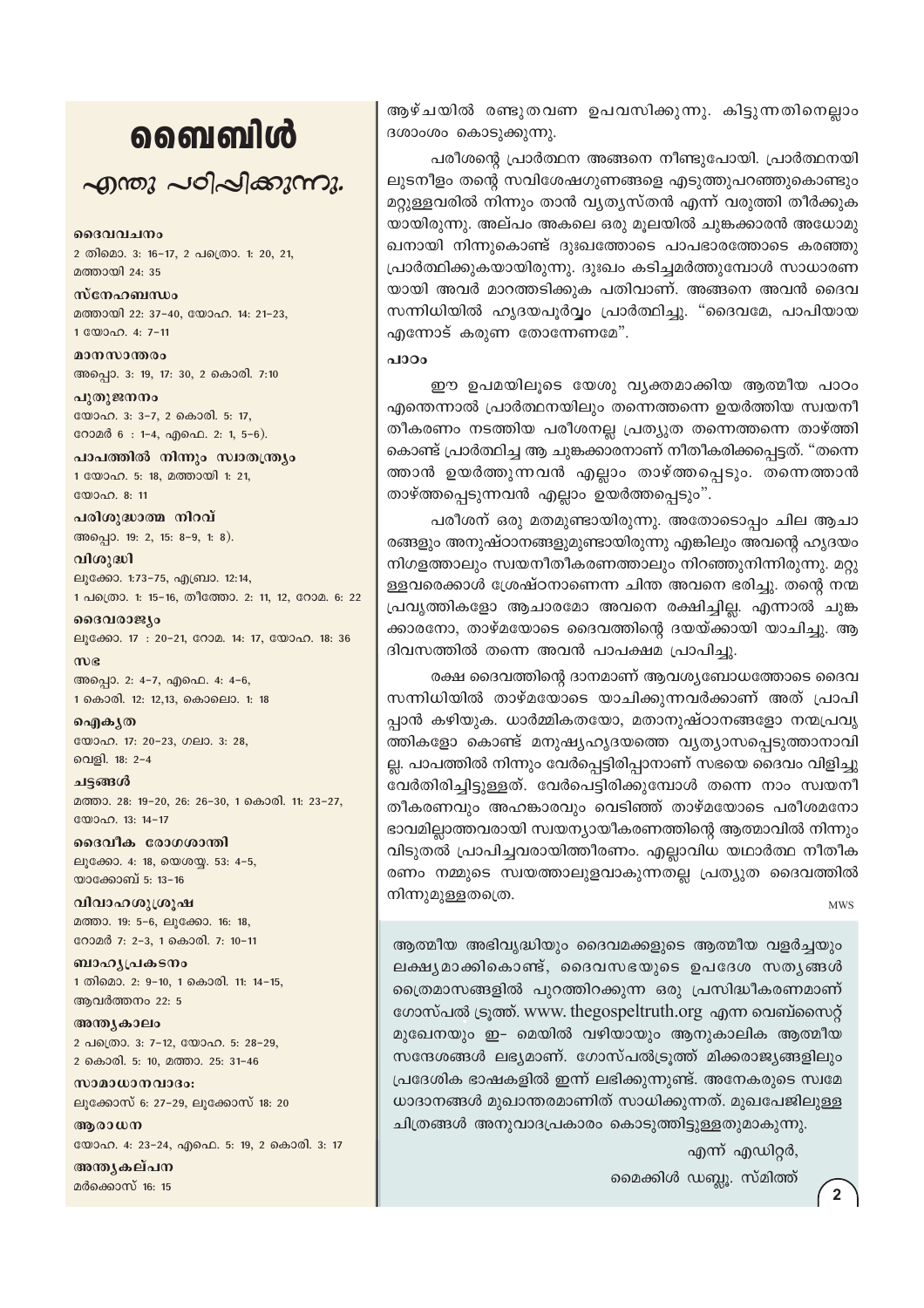## പത്രാധിപലേഖനം



"മനുഷ്യാ നല്ലതെന്തന്ന് ഞാൻ നിനക്ക് കാണിച്ചുതന്നിരിക്കുന്നു. ന്യായം പ്രവർത്തിപ്പാനും ദയാതല്പരനുമായിരിപ്പാനും നിന്റെ ദൈവത്തിന്റെ സന്നിധിയിൽ താഴ്മയോടെ നടപ്പാനും അല്ലാതെ എന്താകുന്നു നിന്റെ ദൈവമായ യഹോവ നിന്നോട് ചോദിക്കുന്നത്?"- (മീഖ. 6:8)

ഒരിക്കലും കൊടുത്തു തീർക്കുവാൻ കഴിയാത്തവിധം നാമെല്ലാവരും നമ്മുടെ രക്ഷകനോടു കടപെട്ടിട്ടുള്ളവരാണ്. യാതൊരുവിധ യോഗൃതയോ അർഹതയോ നമുക്കില്ലാതിരുന്നിട്ടും ദൈവം നമ്മോടു ക്ഷമിച്ചു. ധാരാളം ആത്മീയ സതൃങ്ങളാൽ നിറയപ്പെട്ടതാണ് നമ്മുടെ വേദപുസ്തകം. എന്നാൽ താഴ്മയാണ് അവയിൽ ഏറ്റവും വലിയ സത്യങ്ങളിൽ ഒന്ന്. ഓരോ ദൈവ പൈതലും ദൈവസ്നേഹത്തിലും താഴ്മയിലും ജീവിക്കണമെന്നതാണ് ദൈവം ആഗ്രഹിക്കുന്നത്. എന്നാൽ ദുഃഖമെന്നു പറയട്ടെ ഇന്ന് ആത്മീയർ എന്നഭിമാ നിക്കുന്നവരുടെ കുട്ടത്തിൽ പോലും ആത്മീയ നിഗളവും സ്വയാശ്രയവും കണ്ടു വരുന്നു. പ്രസ്തുത പ്രവണത യഥാർത്ഥ ദൈവീക വിടുതലിനും അനുഗ്രഹ ത്തിനും തടസ്സമായി നിലകൊള്ളുന്നു.

ഒരുകൂട്ടം ആത്മീയർ അവരുടെ ജീവിത വിശുദ്ധി ഉയർത്തിപ്പിടിച്ചു ജീവിതം ആരംഭിച്ചത് ഞാൻ എന്റെ ചെറുപ്പകാലത്ത് ഓർക്കുന്നു. പല വിഷയ ങ്ങളിൽ അവർക്ക് ശരിയായ കാഴ്ചപ്പാടുണ്ടായിരുന്നു. എങ്കിലും അവർ കോപാ കുലരും വിമർശനാത്മാവിനധീനരുമായിരുന്നു. സ്വയ ന്യായീകരണത്തിലും ഉന്നത ഭാവത്തിലും വീണവർ പിതാവാം ദൈവത്തിൽ നിന്നുമകന്നുപോയി. പ്രസ്തുത സത്യത്തെ നാം അവഗണിച്ചുപോയാൽ നാം പൂർണ്ണമായും അധഃ പതിച്ചവരായി പോകുമെന്ന് എന്റെ പിതാവ് എന്നോടുപറഞ്ഞ വാക്കുകളെ ഞാനോർക്കുന്നു. ദൈവസ്നേഹത്തിലും താഴ്മയിലും നടക്കുന്നത് വളരെ പ്രാധാന്യമുള്ളതാണെന്ന് ഞാൻ കരുതുന്നു. സ്വന്തം പ്രയത്നം കൊണ്ട് നമുക്ക് ഒരിക്കലും ദൈവപ്രീതി നേടാനാവില്ല.

വിശുദ്ധജീവിതം നയിക്കുവാൻ ഞാൻ എപ്പോഴും ദൈവത്തിന്റെ കൃപ യിലും ദയയിലുമാണ് ആശ്രയിക്കാറുള്ളത്. സൽപ്രവൃത്തിയും സത്ഫലങ്ങളും കാഴ്ചവയ്ക്കുവാനാണ് നമ്മുടെ എല്ലാവരുടെയും ആഗ്രഹം. നമ്മുടെ രക്ഷ യുടെ സവിശേഷതയേക്കാൾ നമ്മിലെ ക്രിസ്തുവിന്റെ സാന്നിധ്യമാണ് ഇത് വെളിപ്പെടുത്തുന്നത്.

നമ്മുടെ സംസാരം, പ്രസംഗം, ജീവിതം, എല്ലാം ക്രിസ്തുവിനെ ഉയർത്തു ന്നതാകട്ടെ. ആത്മീയ നിഗളവും, ഉന്നത മനോഭാവവും നമ്മെ കൂടുതൽ ദൈവീക സ്വഭാവത്തിൽ നിന്ന് അകറ്റും എന്നറിക. പ്രസ്തുത ചിന്താഗതി നമ്മെ കൂടു തൽ മർക്കട മുഷ്ടിക്കാരായും ലോകത്തോടും താതാത്മ്യം പ്രാപിക്കുന്നവരും ആക്കിത്തീർക്കും.

ക്രിസ്തുവിന്റെ ശരീരമാകുന്ന സഭയിൽ, ദൈവം നമ്മെ അനുഗ്രഹിച്ച് ഉയർത്തുമാറാകട്ടെ. സ്വന്തഭുജബലം കൊണ്ട് നമുക്ക് ഒന്നും നേടാനാവില്ല. എന്നാൽ ക്രൂശിക്കപ്പെട്ട ക്രിസ്തുവിനെ നമുക്ക് ഈ ലോകക്കാർക്ക് ചൂണ്ടി ക്കാണിക്കാം. വിശ്വാസത്തിന്റെ നായകനും പൂർത്തിവരുത്തുന്നവനുമായ യേശു ക്രിസ്തുവിനെ നോക്കിക്കൊണ്ട് നമുക്ക് മുൻപിൽ വച്ചിരിക്കുന്ന ഓട്ടം സ്ഥിര തയോടെ ഓടാം.

എന്ന്,

കർത്തൃശുശ്രൂഷയിൽ

മൈക്കിൾ ഡബ്ല്യൂ. സ്മിത്ത്

ഇന്റർനെറ്റിൽ കുടുതൽ വായിക്കാം

### www.thegospeltruth.org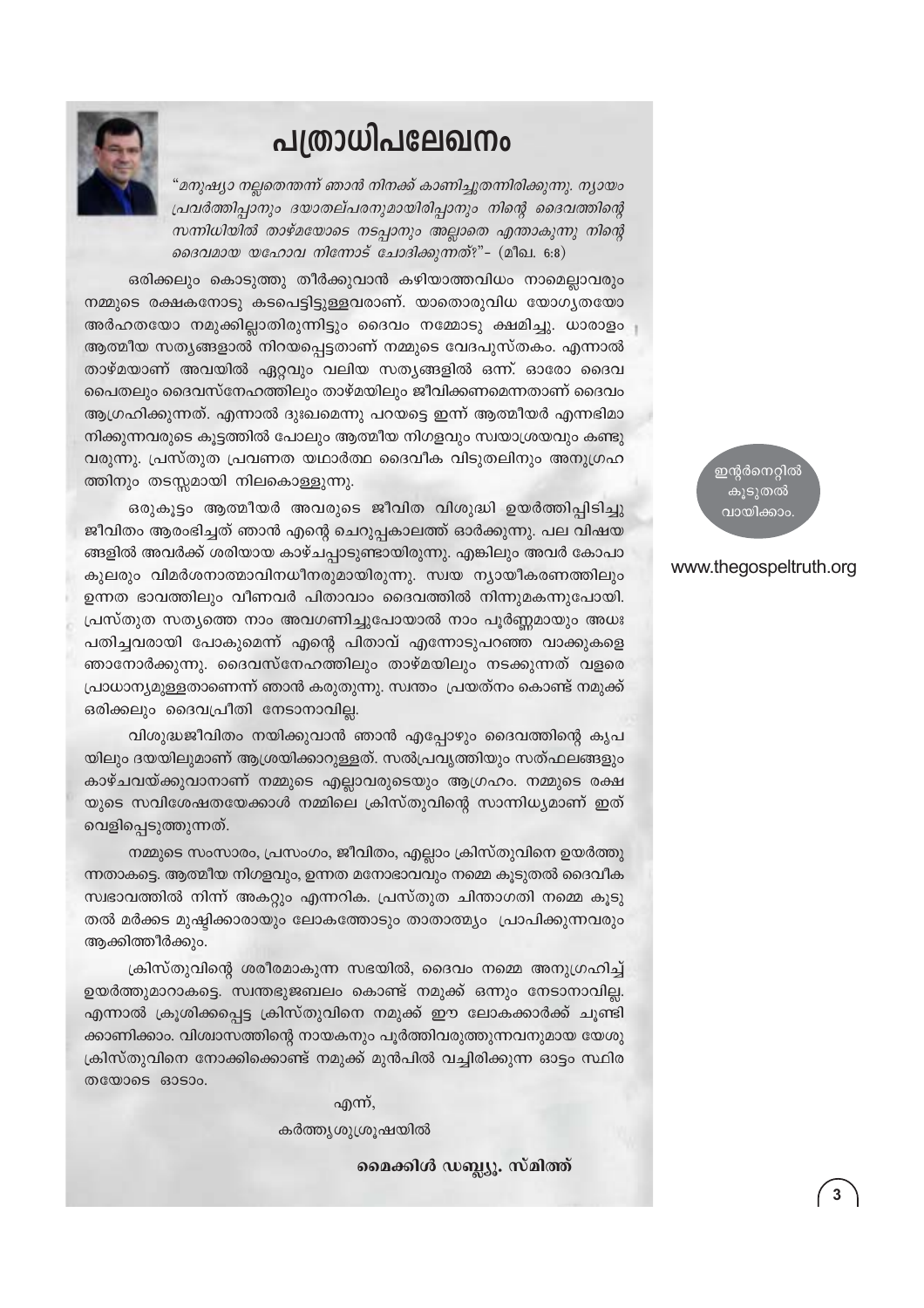## ബൈബിൾ പഠന സഹായി

### വിഷയം: സ്വയ നീതീകരണം

വായനഭാഗം : കൃപയാലല്ലോ, നിങ്ങൾ വിശ്വാസം മൂലം രക്ഷിക്കപ്പെട്ടിരിക്കു ന്നത്. അതിനും നിങ്ങൾ കാരണമല്ല. ദൈവത്തിന്റെ ദാനമത്രെ ആകുന്നു. ആരും പ്രശംസിക്കാതിരിപ്പാൻ പ്രവൃത്തികളും കാരണമല്ല.– എഫെസ്യർ 2: 8–9

രത്നചുരുക്കം: സ്വയ നീതീകരണം സുവിശേഷത്തിന്റെ അന്തസത്തയ്ക്ക് ഘട കവിരുദ്ധവും ആത്മീയ മരണത്തിനു കാരണവും ആകുന്നു. രക്ഷ ദൈവത്തിന്റെ ദാനമാണ്, സ്വയപ്രയത്നത്താൽ നേടാനാവില്ല. എല്ലാ മാനവും മഹത്വവും പിതാ വായ ദൈവത്തിനുള്ളത്. അതൊരിക്കലും മാനുഷീകമായ ഒരു സ്ഥാപനത്തിനോ സ്വയത്തിനോ പാടില്ല.

### I സ്വയ നീതീകരണത്തിലുള്ള വ്യക്തികളുടെ സവിശേഷതകൾ

- a ലൂക്കൊസ് 19:29. മനുഷ്യരുടെ മൂൻപാകെ തങ്ങളെത്തന്നെ നീതീകരിക്കുന്നു
- b മത്തായി. 23:27, 28 ബാഹ്യമായി നീതിയും എന്നാൽ ആന്തരീക മായി ആകൃതൃവും.
- c മത്തായി: 6: 1, 2, മനുഷ്യരുടെ മുമ്പാകെയുളള പ്രീതി
- d റോമർ. 10: 1-3. തങ്ങൾക്ക് തന്നെ നീതിമാനായി ഉറപ്പിക്കുന്നു.
- e മത്തായി. 7:3-5 മറ്റുള്ളവരുടെ കുറ്റങ്ങളെ വേഗത്തിൽ കണ്ടുപി ടിക്കുന്നു.
- f ലൂക്കൊസ് 7: 39 മറ്റുള്ളവരെ വിധിക്കുന്നു.
- g യെശയ്യ. 65:5, ലൂക്കൊസ് 18:9 തങ്ങളെത്തന്നെ ഉയർത്തുകയും മറ്റുള്ളവരെ അവഗണിക്കുകയും
- h സദൃശ്യ. 20:6 സ്വന്തഗുണങ്ങളെ മാത്രം പ്രാധാന്യം കൊടുത്തു സംസാരിക്കുന്നു.
- i സദൃശ്യ. 30:12 സ്വന്തകണ്ണിൽ ശുദ്ധരായി തോന്നുന്നു.

### ∥ സ്വയ നീതീകരണം

- a ലൂക്കൊസ് 11: 42–44. ബാഹൃമായത്
- b യെശയ്യ. 64: 6 അശുദ്ധമായത്
- c യെശയ്യ. 57: 12 പ്രയോജമില്ലാത്തത്
- ലുക്കോസ് 16: 15 ദൈവമുമ്പാകെ വെറുപ്പായത്
- e വെളിപ്പാട്. 3: 16-17 അന്ധത
- $f$ മത്തായി 5:20 സ്വർഗ്ഗത്തിൽ നിന്നും നമ്മെ പുറംതള്ളുന്നത്.

### Ⅲ യഥാർത്ഥ നീതിയും, നീതീകരണവും

- a എഫെസ്യർ 2:8, 9 നമ്മുടെ പ്രവർത്തിയാലല്ല പിന്നെയോ കൃപയാലത്രെ.
- b ഗലാതൃർ. 2:16 -നൃായപ്രമാണത്താ ലല്ല, പിന്നെയോ വിശ്വാസത്താലത്രെ.
- c തീത്തൊസ്. 3:5 *–* പ്രവർത്തിയാലല്ല, പിന്നെയോ കരുണയാലത്രെ.

### IV മഹത്വത്തിന്റെ ഉദ്ദേശം

- a യെശയ്യ 42:8 ദൈവം തന്റെ മഹത്വം ആർക്കും വിട്ടുകൊടുക്കയില്ല.
- b ദാനിയേൽ. 4: 28-31. നെബുക്കദ്നേസറിന്റെ ഉദാഹരണം
- c 2 കൊരി. 10:17, 18. കർത്താവിന് മഹത്വം
- d മത്തായി 5:16 പിതാവിനെ മഹത്വപ്പെടുത്തുക.

### ഉപസംഹാരം

മനുഷുനെ വഴിയൊക്കെയും അവന് ചൊവ്വായിതോന്നുന്നു; യഹോവയോ ഹൃദ യങ്ങളെ തൂക്കിനോക്കുന്നു. നീതിയും ന്യായവും പ്രവൃത്തിക്കുന്നതു യഹോ വയ്ക്ക് ഹനനയാഗത്തെക്കാൾ ഇഷ്ടം. ഗർവ്വ മുള്ള കണ്ണും അഹങ്കാരഹൃദയവും ദുഷ്ടന്മാ രുടെ ദീപവും പാപം തന്നെ. -സദൃശ്യ. 21:  $2 - 4$ 



### **ഈ കാര്യങ്ങ** നിങ്ങൾ ചെയ്യുകയും..

(മത്തായി 23:23, 24; ലൂക്കൊസ് 11:42)

പല അവസരങ്ങളിലും യേശു പരി ശന്മാരുമായി സംവാദിച്ചുപോന്നു. യേശു യഹൂദ ന്വായപ്രമാണത്തിന്റെ പ്രാധാന്വതയെ കുറച്ചു കാണുകയോ അങ്ങനെ പഠിപ്പിക്കുകയോ ചെയ്തി രുന്നില്ല. പ്രത്യുത, ന്യായപ്രമാണത്തി ലുള്ള ഗൗരവമേറിയ വിഷയങ്ങളായ ന്വായവിധി, കരുണ, വിശ്വാസം, ദൈവ സ്നേഹം തുടങ്ങിയ കാര്വങ്ങളെ അവഗണിക്കുകയും പ്രാധാന്വം കുറ ച്ചുകാണുകയും ചെയ്യുന്ന രീതിയെ ആണ് യേശു ചൂണ്ടിക്കാണിച്ചത്.

"ഈ കാര്വങ്ങളെ നിങ്ങൾ ചെയ്യു കയും മറ്റു വിഷയങ്ങളെ അവഗണി ക്കാതിരിക്കയും വേണം."

ഇന്നത്തെ സ്വയനീതീകരണ ക്കാരെപ്പോലെ പരീരന്മാർ ചില വിഷ യങ്ങളിൽ അമിത പ്രാധാന്വം കാട്ടി കൃത്വമായി പാലിക്കുകയും മറ്റുള്ള വിഷയങ്ങളെ അവഗണിച്ചുകൊണ്ട് ജഡീകന്മാരായി **202** ള്ള വരെ സ്നേഹിക്കാത്തവരുമായിത്തീർന്നു.

ചിലർ മരുന്നുപയോഗി ക്കുന്ന വിഷയത്തിൽ സ്വയന്വായിക രണം കാട്ടുന്നുവെങ്കിൽ മറ്റുചിലർ തങ്ങളുടെ ആധുനീക വസ്ത്രധാ രണ വിഷയത്തിലാകാം. ചിലർ കൊടുക്കുന്ന വിഷയത്തിലാണെ ങ്കിൽ മറ്റുചിലർ മറ്റുള്ളവരോട് ക്രിസ്തുവിൻ സ്നേഹം കാണിക്കാ  $00,$ താഴ് മയുള്ള വരാ കാതെ പോകുന്നു.

ബാഹ്വമായ ഇത്തരം വിഷയ ങ്ങളിൽ ശ്രദ്ധ ചെലുത്തുകയും അനുസരണം കാത്തുസൂക്ഷിച്ചു കൊണ്ട് ഗൗരവമേറിയ മറ്റുള്ള വിഷ യങ്ങളെ അവഗണിക്കാതെ ചെയ്യുന്ന വരുമായിരിപ്പീൻ.

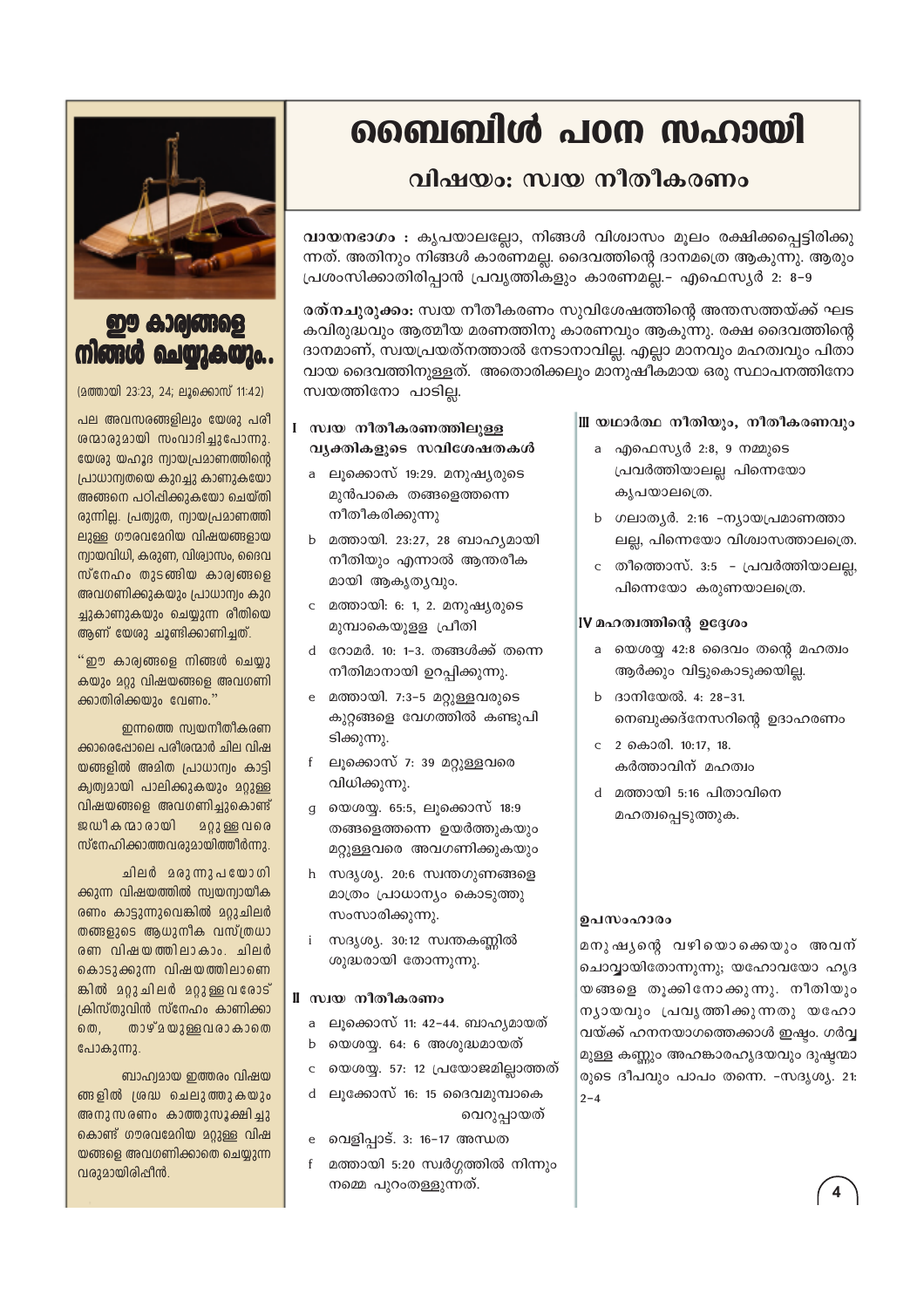## സ്വയ നിതികരണം வைவில் പഠന ഉപപാഠം

തിരിച്ചറിയുവാൻ ജാഗ്രതയുള്ളവരായിരിക്കണം. ബൈബിൾ പഠിക്കുന്നതിൽ നിന്ന് ജീവിതം പുറകോട്ടു പോകുമ്പോൾ തന്നെത്താൻ നീതീകരിക്കുവാൻ ഇച്ചിക്കുന്നതാണ് സ്വയ നീതീകരണം. (ലൂക്കോസ് 10 : 29 ) പരീശന്മാരുടെ മാതൃ കപോലെ നീതിമാന്മാർ എന്നു കാണിക്കുവാൻ അവർ സാധാരണ ബാഹ്യമായി ചില കൽപ്പനകൾ അനുഷ്ഠിക്കു ന്നതിൽ കാർക്കശ്യം കാണിക്കുന്നു. അവർ പുറമെ അഴകു ള്ളവരായി ശോഭിക്കുന്നു എങ്കിലും, അകമെയോ കപടഭ ക്തിയും അധർമ്മവും നിറഞ്ഞവരാകുന്നു എന്ന് യേശു പറഞ്ഞു. (മത്തായി 23 : 27- 28) മനുഷ്യരുടെ മുൻപിൽ



വിളങ്ങേണ്ടതിനും ആത്മീകതയുടെ സ്വരുപമാകുവാനും അവർ ഇഷ്ടപ്പെടുന്നു. (മത്തായി 6 : 1- 2)

### സ്വന്തനീതി സ്ഥാപിക്കുന്നവർ

'' അവർ ദൈവത്തിന്റെ നീതി അറിയാതെ സ്വന്ത നീതി സ്ഥാപിക്കുവാൻ അന്വേഷിച്ചുകൊണ്ട് ദൈവത്തിന്റെ നീതിയ്ക്ക് കീഴ്പെട്ടില്ല.'' എന്ന് പൗലോസ് പറഞ്ഞിരിക്കു ന്നു. ( $\cos \theta$  10 : 3). സ്വയനീതീകരണക്കാർ അവരുടെ അഭിപ്രായങ്ങൾക്കും വഴികൾക്കും ലളിതമായ ദൈവവച നത്തേക്കാൾ മുൻഗണന നൽകുന്നു. അവർ സ്വന്തഗുണ ങ്ങളെ ഘോഷിക്കുകയും (സദൃശൃവാകൃങ്ങൾ 20 : 6 ) തങ്ങൾക്കുതന്നെ നിർമ്മലരായി തോന്നുന്നവരും (സദൃശൃ വാകൃങ്ങൾ 30 : 12) ആകുന്നു. എപ്പോഴും അവരുടെ ആത്മാ ക്കൾ അശുദ്ധിയും അഹങ്കാരവും നിറഞ്ഞതാണ്. അവർ മറ്റുള്ളവരെക്കാൾ ശുദ്ധർ എന്ന് നടിക്കുന്നെങ്കിലും ( യെശ യ്യാവ് 65 : 5 ) പ്രവർത്തികൾ ദൈവത്തിന് സ്വീകാര്യമല്ല.

സ്വയനീതിക്കാർ വിധികൽപ്പിക്കുവാൻ ഉത്സാഹി കളും മറ്റുള്ളവരെ അപമാനിക്കുന്നതിൽ തിടുക്കമുള്ളവരു മാണ്. ( ലൂക്കോസ് 6: 41). എന്നാൽ സ്വന്ത കണ്ണിലെ കോൽ ഓർക്കാതെ സഹോദരന്റെ കണ്ണിലെ കരട് നോക്കുന്ന തെന്ത്? ( മത്തായി 7 : 3)

### രക്ഷ ദൈവത്തിന്റെ ദാനം ആകുന്നു.

പാപങ്ങളെക്കുറിച്ച് അനുതപിച്ച് ദൈവമുമ്പാകെ തങ്ങളെത്തന്നെ താഴ്ത്തുന്നവർക്ക് ദൈവം നൽകുന്ന തന്റെ ദിവ്യമായ അനുകമ്പയുടെ അനുഭവമാണ് രക്ഷ. ഒരുവന്റെ ശക്തിയാലോ, ധീരതയാലോ കഴിവിനാലോ നേടിയെടുക്കാൻ കഴിയാത്ത രക്ഷ, പക്ഷേ ദൈവത്തിന്റെ അത്ഭുതകരമായ ഒരു പ്രവൃത്തിയാണ്. '' ആരും പ്രശംസിക്കാതിരിക്കുവാൻ പ്രവൃത്തികളും കാരണമല്ല.'' (എഫേസ്യർ 2 : 9) എന്ന മുന്ന റിയിപ്പ് ദൈവവചനം നൽകുന്നു. ഒരുവന്റെ ഗുണത്തിലും,

അഭിപ്രായത്തിലും , പ്രവൃത്തിയിലും താൻ മാത്രം ശരിയെന്നും മറ്റുള്ളവരെല്ലാം തെറ്റും ആണ് എന്ന് ധരിക്കുന്നതാണ് സ്വയനീതീകര ണം. സ്വയനീതീകരണത്തിന്റെ പാപം ചെയ്യുന്ന ധാരാളം ആളുകൾ ഉണ്ട്. ദൈവ ത്തിന്റെ മുമ്പാകെ തന്റെ നന്മയും പ്രവൃത്തിക ളും നീതീകരിക്കാൻ ശ്രമിക്കുകയും വിശ്വാസ മുണ്ടെന്ന് ഭാവിക്കുകയും ചെയ്യുന്ന ദൈവപൈ തലിനേയാണ് സ്വയനീതിക്കാരൻ എന്നു പറ യുന്നത്. യേശുവിന്റെ ഈ ലോകശുശ്രൂഷയിൽ ധാരാളം തവണ ആത്മീയ അഹന്ത നിറഞ്ഞ വരെയും, സ്വയനീതിക്കാരേയും അഭിമുഖീക രിച്ച് സംസാരിച്ചിട്ടുണ്ട്. " പരീശന്മാരുടേയും സദൂകൃരുടേയും പുളിച്ചമാവ് സൂക്ഷിച്ചുകൊ ള്ളുവിൻ" എന്ന് യേശുപറഞ്ഞു. ആ പുളിപ്പ് കപടഭക്തിയും, സ്വയനീതീകരണവും, ഒരു വന്റെ കഴിവിലും സ്ഥാനത്തിലുമുള്ള മിഥ്യാധാ രണയുമാണ്.

### ക്രിസ്തുവിലും പരിശുദ്ധാത്മാവിലും കൂടിമാത്രമാണ് വിശുദ്ധിസാദ്ധ്യമാകുന്നത്.

എല്ലാവരും പാപം ചെയ്തു ദൈവതേജസ്സ് നഷ്ടമാ യതിനാൽ ഒരു രക്ഷകനെ ആവശ്യമായിരിക്കുന്നു. ക്രിസ്തു വിൽകുടി മാത്രമേ മനുഷ്യന് വിശുദ്ധജീവിതം സാധ്യമാകു. അതിനാൽ ആത്മപ്രശംസയ്ക്ക് യാതൊരു സ്ഥാനവുമി ല്ലാതെ എല്ലാമഹത്വവും പുകഴ്ചയും പിതാവിന് ഉള്ളതാകു ന്നു. '' ഞാൻ ക്രിസ്തുവിനോടുകൂടെ ക്രൂശിക്കപ്പെട്ടിരിക്കു ന്നു, ഇനി ഞാനല്ല ക്രിസ്തുവത്രെ എന്നിൽ ജീവിക്കുന്നു'' എന്ന് അപ്പോസ്തലനായ പൗലോസ് പറഞ്ഞു. (ഗലാതൃർ 2 : 20) ദൈവമുമ്പാകെ സ്ഥീകാര്യതയോടെ ജീവിക്കുവാൻ വേണ്ട കൃപയും കഴിവും ലഭിക്കുന്നതും ക്രിസ്തുവിന്റെ പ്രവൃത്തിയാലും പരിശുദ്ധാത്മാവിന്റെ സഹവാസത്താലും മാത്രമാണ്. മനുഷ്യന്റെ ദുർബലമായ കഴിവുകളിലല്ല ദൈവ ത്തിന്റെ ശക്തിയിലായിരിക്കണം ശ്രദ്ധയും ആശ്രയവും.

#### സ്വയം നീതീകരിക്കുന്ന ആത്മാവിന്റെ ലക്ഷണങ്ങൾ.

സ്വയനീതീകരണത്തിന്റെ സ്വഭാവം തിരിച്ചറിയാൻ അടയാളങ്ങൾ തിരുവചനത്തിലുണ്ട്. ദൈവത്തിന്റെ വിശു ദ്ധൻ ഈ പാപം അപ്രതീക്ഷിതമായി കണ്ടാൽ അതിനെ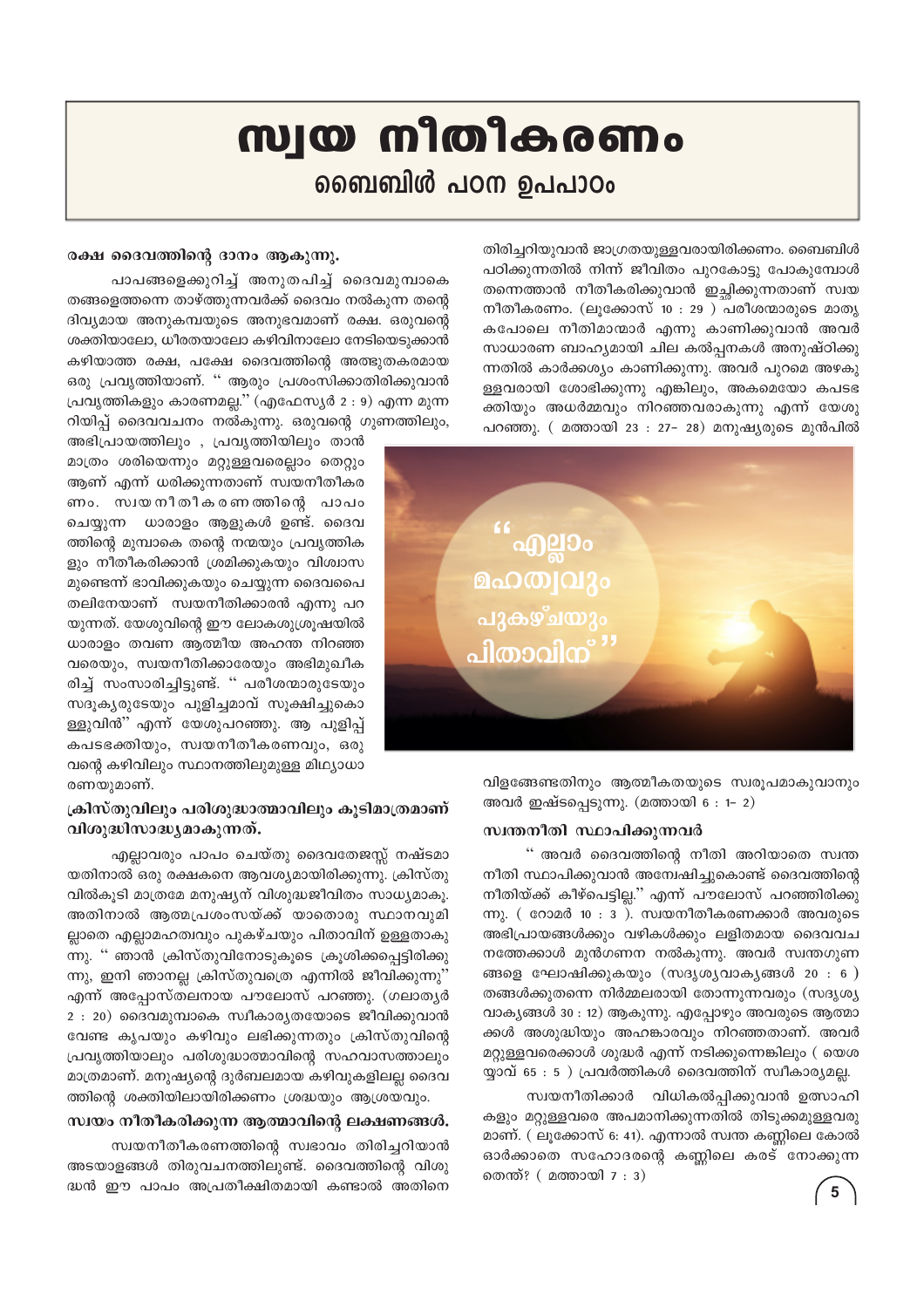### ദൈവഭക്തിയുടെ ഒരു മാതൃക

പരീശന്മാർക്ക് ദൈവഭക്തി യുടെ ഒരു മാതൃക ഉണ്ടായിരുന്നു. അവർ പ്രാർത്ഥിക്കുകയും ഉപവ സിക്കുകയും ദശാംശം കൊടുക്കു കയും മറ്റും ചെയ്തുവെങ്കിലും പാപത്തിൽ നിന്ന് വീണ്ടെടുക്കു വാൻ കഴിയുന്ന ദൈവത്തിന്റെ കൃപ യെ ക്കാൾ ഉപരിയായി സ്വന്തം മേന്മകളെ അവർ വിശ്വസി ച്ചു. " യേശുക്രിസ്തുവിലുള്ള വിശ്വാസത്താലല്ലാതെ ന്യായപ്ര മാണത്തിന്റെ പ്രവർത്തികളാൽ മനുഷ്യൻ നീതീകരിക്കപ്പെടുന്നി ല്ല. ......... ന്യായപ്രമാണത്തിന്റെ പ്രവർത്തികളാലല്ല ക്രിസ്തുവി ലുള്ള വിശ്വാസത്താൽ തന്നെ നീതീക രിക്കപ്പെടേണ്ട തിന് ക്രിസ്തുയേശുവിൽ വിശ്വസിച്ചു. ന്യായപ്രമാണത്തിന്റെ പ്രവർത്തി കളാൽ ഒരു ജഡവും നീതീകരി ക്കപ്പെടുകയില്ലല്ലോ (ഗലാതൃർ 2 : 16 ) ഒരു മനുഷ്യന് വചനത്തിലെ



സിദ്ധാന്തപരമായ പല പഠിപ്പിക്കൽ അനുഗമിക്കുകയും ലളി തമായി വസ്ത്രം ധരിക്കുകയും ചെയ്യാം. ധാരാളമായി കൊടു ക്കുകയും പ്രാർത്ഥിക്കുകയും ചെയ്യാം. ആരാധനയിൽ വിശ്വ സ്തനും ആയിരിക്കാം. എന്നിരുന്നാലും അയാൾക്ക് ആത്മാ വിലുള്ള സ്നേഹവും, താഴ്മയും, നീതീകരിക്കുന്ന യേശു വിലുള്ള ആശ്രയം ഇല്ലാത്തതിനാലും സ്ഥർഗ്ഗം നഷ്ടമാകു ന്നു. ബാഹ്യമായ സദാചാരമാനദണ്ഡങ്ങൾ പ്രധാനമായി രിക്കുമ്പോൾ തന്നെ യഥാർത്ഥമായ വിശുദ്ധി ഹൃദയത്തിൽ നിന്ന് തുടങ്ങുന്നു.

#### നിങ്ങൾ എവിടെ കേന്ദ്രീകരിച്ചിരിക്കുന്നു.?

സ്വയനീതീകരണക്കാർ ദൈവത്തിൽ കേന്ദ്രീകരിക്കു ന്നതിന് പകരം സ്വയത്തിൽ കേന്ദ്രീകരിക്കുന്നു. ദൈവം തന്റെ മഹത്വം മറ്റൊരുത്തനും വിട്ടുകൊടുക്കയില്ല. (യെശയ്യാവ് 42 : 8) മഹത്വമാർജിക്കുന്നത് ദൈവം നിർത്തുമ്പോൾ അത് നിന്നുപോകുന്നു. വിശുദ്ധന്മാരുടെ സംഘം എത്ര വലിയ ശബ്ദത്തിൽ സ്തുതിക്കുന്നതിനെയോ, എങ്ങനെ അവർക്ക് വസ്ത്രധാരണം ചെയ്യാമെന്നതിനെയോ, ആശ്രയിച്ചല്ല മഹത്വം നിർവ്വചിക്കപ്പെടുക. മഹത്വമെന്നത് താഴ്മയുടെയും സ്നേഹത്തിന്റെയും ശക്തിയുടെയും സന്തോഷത്തിന്റെയും സമാധാനത്തിന്റെയും ദൈവീക അഭിഷേകം ജീവിതത്തിൽ ലഭിക്കുന്നതാണ്. "പ്രശംസിക്കുന്നവൻ കർത്താവിൽ പ്രശം സിക്കട്ടെ. തന്നെത്താൻ പുകഴ്ത്തുന്നവനല്ല കർത്താവ് പുക ഴ്ത്തുന്നവനത്രേ കൊള്ളാവുന്നവൻ (2 കൊരിന്ത്യർ 10 : 17). ഒരു ദൈവപൈതൽ തന്റെ ജീവിതത്തിൽ നല്ല പ്രവർത്തി കൾ ചെയ്യുമ്പോൾ അത് സ്വർഗ്ഗസ്ഥനായ പിതാവിനെ മഹ ത്വപ്പെടുത്തേണ്ടതിന് ആകണം (മത്തായി  $5:16$  ).

പരീശന്മാരുടെ പുളിച്ചമാവിനെ സൂക്ഷിക്കുക. സ്വയ നീതീകരണം ഒരു വ്യക്തിയെയോ സമൂഹത്തെയോ ബാധി ക്കാം. സ്വയനീതീകരണത്തിന്റെ പ്രവർത്തികളല്ല, പൂർണ്ണ മായും യേശുക്രിസ്തുവിന്റെ രക്തത്താലുള്ള സവിശേഷത യാൽ താഴ്മയോടെ ജീവിക്കുവാൻ കർത്താവ് സഹായിക്കും.

### **MWS**

 $6<sup>6</sup>$ 

### മനുഷ്യന്റെ നീതി പുറമേയുള്ളവയാണ്.

ദൈവീകനീതി ഒരുവനെ താഴ്മയുടേയും സ്നേഹ ത്തിന്റേയും ആത്മാവിൽ ബാഹ്യമായ വിശുദ്ധിയിലേക്ക് നയി ക്കുന്നു. മാനുഷികനീതി പുറമേയുള്ളതും ( ലൂക്കോസ് 11 : 42 -44 ) കറപുരണ്ട തുണിപോലെയും ആകുന്നു. (യെശ യ്യാവ് 64 : 6) മനുഷ്യന് യഥാർത്ഥമായി തന്റേതായ നീതിയാ ലും, ദൈവത്തിന്റെ ശക്തിയില്ലാതെയും തന്റെ ഹൃദയത്തിന്റെ ഗതിമാറ്റുവാൻ കഴിയുകയില്ല. മനുഷ്യൻ സ്വ നീതിക്കുവേണ്ടി ചെയ്യുന്ന പ്രവൃത്തികളൊന്നും പ്രയോജനമാകുകയില്ല. (യെശ യ്യാവ് 57 : 12). നല്ല പ്രവൃത്തികൾ ഗുണകരമാണെങ്കിലും, ഉള്ളിൽ ദൈവം തന്നെ പ്രേരണനൽകിയിട്ട് ചെയ്യുന്നതല്ലെ ങ്കിൽ ശാശ്വതമായ ഒരു മൂല്യം അവയ്ക്ക് ഉണ്ടാകുകയില്ല.

സ്വയനീതിക്കാർ സ്വർഗ്ഗരാജ്യത്തിൽ പ്രവേശിക്കുകയില്ല.

സ്വയനീതികരണത്തിന് അന്ധതപിടിച്ച ഫലവും, തെറ്റായ ആത്മീയ സുരക്ഷിതത്വവും ജനത്തിന് എല്ലായി പ്പോഴും നൽകുകയും ചെയ്യുന്നതാണ്. " ഞാൻ സമ്പന്നൻ ആയിരിക്കുന്നു: എനിക്ക് ഒന്നിനും മുട്ടില്ല എന്നു പറഞ്ഞു കൊണ്ട് നീ നിർഭാഗ്യവാനും അരിഷ്ടനും ദരിദ്രനും, കൂരുട നും, നഗ്നനും, എന്ന് അറിയാതിരിക്കുകയാൽ." (വെളി 3 : 17) ലാവോദികൃയിലെ സഭ വിചാരിച്ചത് അവർ തികഞ്ഞവരും ആത്മീകമായി സമ്പന്നരും ആകുന്നു എന്നായിരുന്നു. പക്ഷേ ദൈവത്തോടുള്ള തീഷ്ണമായ സ്നേഹമില്ലാതെ , അവരുടെ സ്വയനീതികരണത്താൽ ദരിദ്രരും, അന്ധരും, നഗ്നരുമായീ തീർന്നിരുന്നു. ദൈവത്തിലുള്ള അവരുടെ ആശ്രയം നഷ്ട പ്പെട്ടതിനാൽ ആചാരപരമായ സത്പ്രവർത്തികളിൽ ആശ്ര യിക്കുന്നു. സ്വയം നീതീകരിക്കുന്നത് പാപവും സ്വർഗ്ഗത്തിൽ പ്രവേശിക്കുന്നതിന് തടസ്സവുമാകുന്നു. "നിങ്ങളുടെ നീതി ശാ സ്ത്രിമാരുടെയും പരീശന്മാരുടെയും നീതിയെ കവിയുന്നി ല്ലെങ്കിൽ നിങ്ങൾ സ്വർഗ്ഗരാജ്യത്തിൽ കടക്കുകയില്ല " എന്ന് യേശു പറഞ്ഞു. (മത്തായി 5 : 20)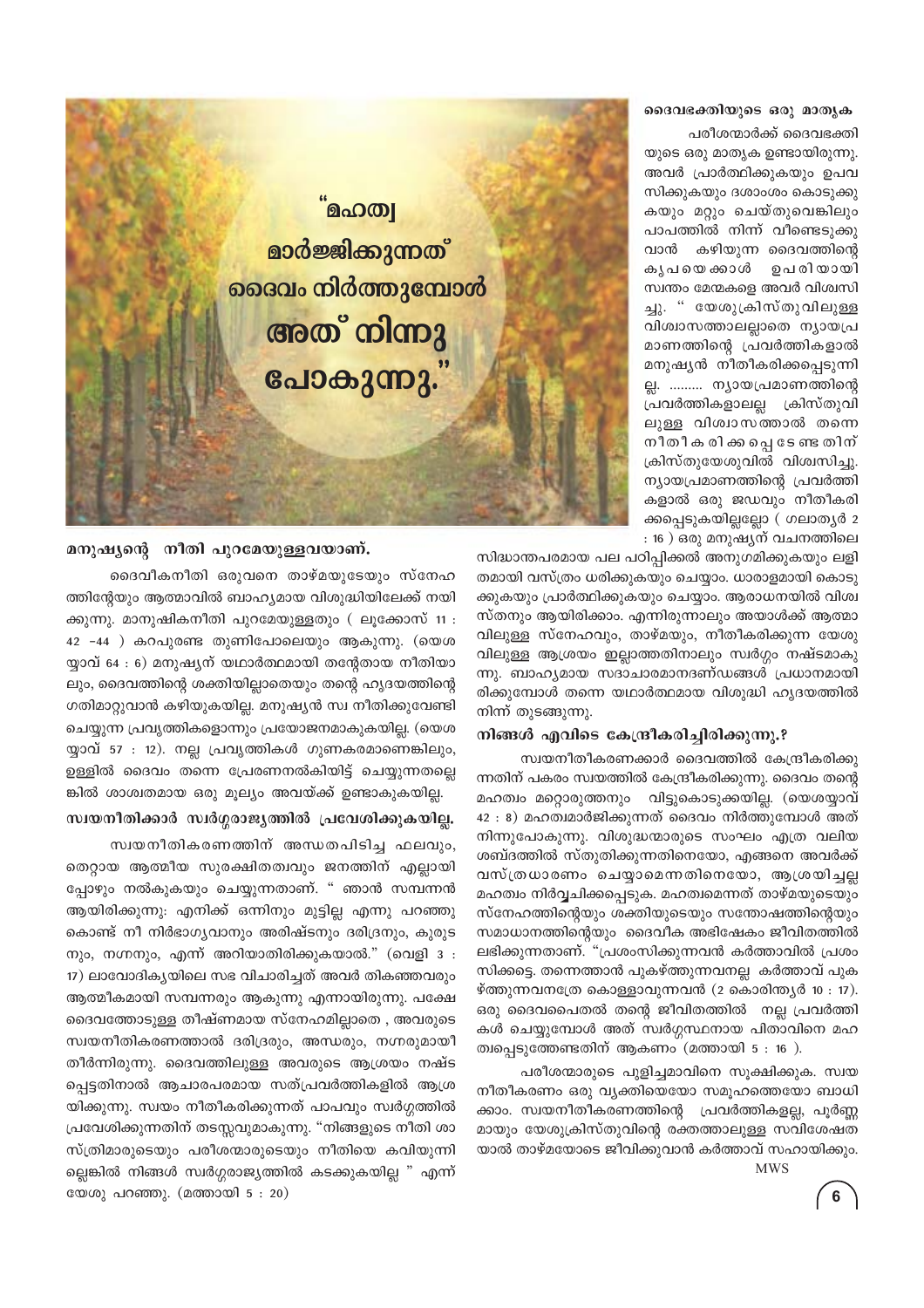ള്ളവർ ആക്കുവാനാണ് യേശുക്രിസ്തു മാനവരാശിയെ വീണ്ടെടുക്കുവാൻ വന്നത് (തിത്തോസ് 2 : 11 -14). നല ഫലങ്ങളും ധർമ്മനിഷ്ടയും നീതിനിറ ഞ്ഞതുമായ ജീവിതം അത്ഭുതകരമാ ണ്. എന്നാൽ ആ പ്രവർത്തികൾ മനു ഷ്യനെ രക്ഷിക്കുകയില്ല, പക്ഷേ അവ ദൈവീക അനുഭവങ്ങളെ നിലനിർത്തി കൊണ്ട് വളർന്നു വരുവാൻ സഹായി ക്കുന്നു.

### രക്ഷയിലേക്കുള്ള ഏകമാർഗ്ഗം തങ്ങ ളുടെ സഭമാത്രമാണ് എന്ന് സ്ഥാപിക്കു ന്നവരെക്കുറിച്ച് എന്താണ് പറയുവാ നുള്ളത്?

യേശു പറഞ്ഞു "ഞാൻ വാതിൽ ആകുന്നു! എന്നിലൂടെ കടക്കുന്നവർ രക്ഷപ്പെടും" (യോഹന്നാൻ 10 : 9) രക്ഷ നൽകുവാൻ കഴിയുന്ന വൃക്തിയോ,  $M \otimes C \otimes D$ ശുശ്രൂഷ കന്മാരുടെ സംഘമോ ഇല്ല. രക്ഷ നേടുവാനുള്ള രീതിയോ പ്രവർത്തിയോ

നമുക്ക് ഇല്ല. തന്റെ പുത്ര നായ ക്രിസ്തുവിൽ കൂടി മാത്രം ദൈവം നൽകുന്ന ദാന മാണ് രക്ഷ.

ഏതെ ങ്കിലും **MB** അവർ മാത്രമാണ് സ്വർഗ്ഗത്തി ലേക്കുള്ള കവാടം എന്നു പറ ഞ്ഞാൽ അത് ആത്മീയ അഹ ങ്കാരത്തിന്റെയും സ്വയനീതീ കരണത്തിന്റെയും പ്രതിരൂപ മാണ്. പാപത്തിൽ നിന്നും വിളിച്ച് വേർതിരിക്കപ്പെട്ടവ രുടെ സമൂഹമാണ് സഭ. മറ്റു

ള്ളവർക്ക് ക്രൂശിനെ ചൂണ്ടിക്കാണിക്കു കയും, ദൈവവചനത്താലുള്ള വിശ്വാ സത്തെ ഉറപ്പിക്കുകയും ചെയ്യുന്നതാണ് സഭയുടെ സന്ദേശം. രക്ഷയുടെ ഉപ ദേശം പ്രവർത്തിയിൽ കൂടിയോ, അല്ല ങ്കിൽ അവരുടെ അടുക്കൽ വരുന്നവർ മാത്രമേ ദൈവത്തെ കണ്ടുമുണ്ടുക യുള്ളൂ എന്നൊക്കെ ഏതെങ്കിലും ശുശ്രൂഷകനോ സംഘടനയോ പഠിപ്പി ച്ചാൽ അവർ ക്രിസ്തുവിന്റെ നിർമ്മല മായ സുവിശേഷം കളങ്കപ്പെടുത്തുക യാണ് ചെയ്യുന്നത്. ഇത് നാം പഠിച്ച ഉപ ദേശത്തിനും വിപരീതമാണ്. ഇങ്ങനെ തെറ്റ് പഠിപ്പിക്കുന്നവരിൽ നിന്ന് അകന്നി രിക്കണം (റോമർ 16: 17).

**MWS** 

 $\overline{7}$ 

ങ്ങളുടെ പ്രവർത്തികൾ ആന്തരികമായി അവർ ആരായിരിക്കുന്നു എന്ന് തെളി യിക്കുന്നു. ഉപവാസം, പ്രാർത്ഥന, ദാനം നൽകൽ, യാഗം, ലാളിത്യം,സഭയിലെ സേവനം, ഹാജർ മുതലായ പ്രവർത്തി കൾ ഒന്നും ഹൃദയത്തെ ശുദ്ധമാക്കുന്ന തല്ല, പിന്നെയോ ദൈവത്തിന്റെ കൃപ യാൽ രക്ഷിക്കപ്പെട്ടാൽ, നല്ല പ്രവർത്തി കൾ വിശുദ്ധഹൃദയത്തിന്റെ ഫലമായി വരും.

ദൈവത്തിന്റെ ജനം എങ്ങനെ യുള്ള വിശുദ്ധജീവിതം നയിക്കണമെന്ന് ബൈബിൾ നിർദേശിക്കുന്നുണ്ട്. അവർക്ക് പാപലോകത്തിൽ നിന്നും വേർപെട്ട മനോഭാവവും സമർപ്പണവും മാത്രമല്ല, വസ്ത്രത്തിലും പ്രവർത്തി യിലും ജീവിതത്തിലും വ്യത്യസ്തതയു ള്ളവർ ആയിരിക്കണം. യേശു പറഞ്ഞു " എന്നെ സ്നേഹിക്കുന്നവൻ എന്റെ വചനം പ്രമാണിക്കും ... എന്നെ സ്നേഹിക്കാത്തവൻ എന്റെ വചനം



പ്രമാണിക്കുന്നില്ല (യോഹന്നാൻ 14 : 23 - 24). അനുസരണം നല്ല പ്രവർത്തി കളെ നൽകുന്നു. നല്ല പ്രവർത്തികൾ ഒരുവനെ രക്ഷിക്കുകയില്ല എന്നാൽ നല്ല പ്രവർത്തികളുടെ അഭാവത്താൽ രക്ഷ ലഭിക്കാതെ പോകാം.

പ്രവർത്തികളില്ലാത്ത വിശ്വാസം നിർജ്ജീവമാണ് എന്ന് യാക്കോബിന്റെ ലേഖനം വ്യക്തമായി പഠിപ്പിക്കുന്നു. സജീവമായ വിശ്വാസം അഥവാ ദൈവ ത്തിലുള്ള വിശ്വാസം പരിശുദ്ധവും ആദാ യകരവുമായ സൽപ്രവർത്തികൾ ഉണ്ടാകുവാൻ കാരണമാകുന്നു. നല്ല പ്രവർത്തികളുടെ അഭാവം സൂചിപ്പിക്കു ന്നത് നിർജ്ജീവമായ സ്നേഹവും ശുന്യവുമായ വിശ്വാസവുമാണ്. സകല അധർമ്മത്തിൽ നിന്നും വീണ്ടെടുത്ത് സൽപ്രവർത്തികളിൽ ശുഷ്കാന്തിയു

## ചോദ്വവും ഉത്തരവും

### നല്ല പ്രവർത്തികൾക്ക് നമ്മെ രക്ഷി ക്കുവാൻ കഴിയുകയില്ലെങ്കിൽ അതിന് എന്തു വിലയാണുള്ളത്?

എഫേസ്യർ 2 : 8-9 സാധാരണ ഉദ്ധരിക്കാറുള്ള ഒരു പ്രാധാനപ്പെട്ട വാകൃമാണ്. "കൃപയാലല്ലോ നിങ്ങൾ വിശ്വാസമൂലം രക്ഷിക്കപ്പെട്ടിരിക്കുന്നത്; അതിനും നിങ്ങൾ കാരണമല്ല, ദൈവ ത്തിന്റെ ദാനമത്രേയാകുന്നു."

രക്ഷ എന്നത് മനുഷ്യ ഹൃദയ ത്തിൽ ദൈവത്തിന്റെ ദിവ്യമായ ഒരു പ്രവർത്തി അയതിനാൽ അത് അർഹി ക്കപ്പെട്ടതോ നേടിയെടുക്കാൻ കഴിയു ന്നതോ അല്ല. 10-ാം വാകൃത്തിലെ അത്ഭുതകരമായ സത്യം അനേകർ

ഉപേക്ഷ വിചാരിക്കുന്നു. "നാം അവന്റെ കൈപ്പണിയായി സൽപ്രവർത്തികൾക്കായിട് ക്രിസ്തു യേശുവിൽ സൃഷ്ടി ക്കപ്പെട്ടിരിക്കുന്നു. നാം അത് ചെയ്തു പോരേണ്ടതിന് ദൈവം അവ മുന്നൊരുക്കിയി രിക്കുന്നു."

സ്വഭാവത്തിലോ മനോ ഭാവത്തിലോ യാതൊരുമാറ്റവു മില്ലാതെ, രക്ഷിക്കുന്ന ദൈവ ത്തിന്റെ കൃപ അവരുടെ പ്രവർത്തികളിലാണ് എന്ന്

വിശ്വസിച്ചിരിക്കുന്ന ക്രിസ്ത്യാനികൾ ഉണ്ട്. കൃപ എന്നത് ദോഷ പ്രവർത്തി കളും, ദൈവത്തോടും ദൈവവചന ത്തോടുമുള്ള അനുസരണക്കേടും ക്ഷമിച്ച് നമ്മെ മറയ്ക്കുന്ന ആവരണ മാണ്. പ്രവർത്തികളാലല്ല നാം രക്ഷി ക്കപ്പെട്ടത് എന്നാൽ സൽപ്രവർത്തി കൾക്കായിട്ട് നാം സൃഷ്ടിക്കപ്പെട്ടിരിക്കു ന്നു. "നിങ്ങളുടെ അവയവങ്ങളെ അധർമ്മത്തിനായി അശുദ്ധിക്കും അധർമ്മത്തിനും അടിമകളായി സമർപ്പി ച്ചതുപോലെ ഇപ്പോൾ നിങ്ങളുടെ അവ യവങ്ങളെ വിശുദ്ധീകരണത്തിനായി നീതിയ്ക്ക് അടിമകളാക്കി സമർപ്പിക്കു വിൻ" (റോമർ 6: 19).

യേശു പറഞ്ഞു അവരുടെ ഫല ങ്ങളാൽ നിങ്ങൾക്ക് അവരെ തിരിച റിയാം എന്ന് (മത്തായി 7 : 16-17). ജന